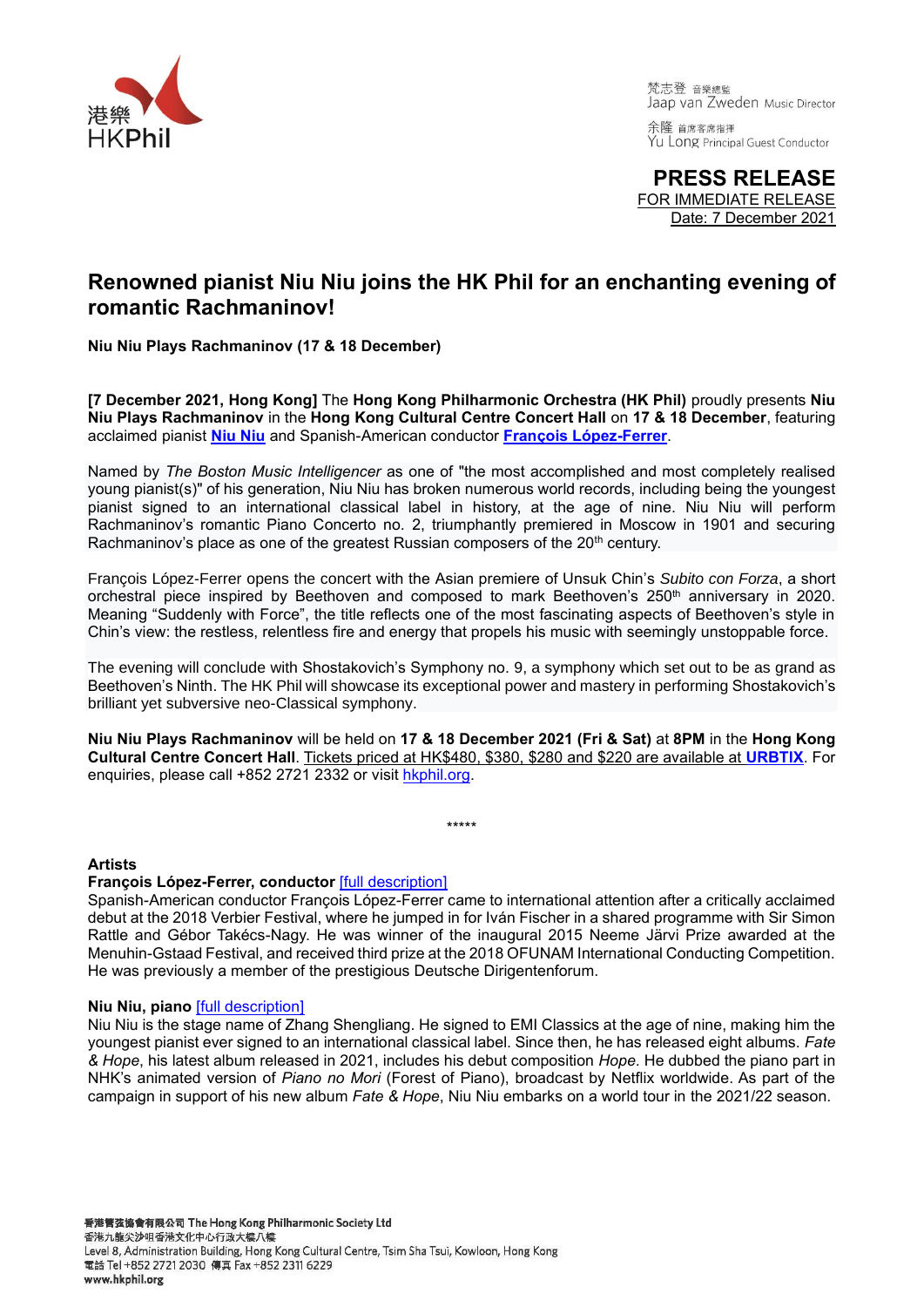

梵志登 音樂總監 Jaap van Zweden Music Director

余隆 首席客席指揮 Yu Long Principal Guest Conductor

## **NIU NIU PLAYS RACHMANINOV**

17 & 18 | 12 | 2021 FRI & SAT 8PM Hong Kong Cultural Centre Concert Hall HK \$480 \$380 \$280 \$220 Tickets now available at URBTIX For ages 6 and above

#### **Artists**

[François López-Ferrer](https://www.hkphil.org/artist/francois-lopez-ferrer) conductor<br>
Niu Niu [Niu Niu](https://www.hkphil.org/artist/niu-niu)

# [Click the thumbnails to dow](https://download.hkphil.org/files/press/2021/2021121011_Xuefei%20Yang/Francois%20Lopez-Ferrer.jpeg)nload [press images \[Or hold Ctrl then](https://download.hkphil.org/files/press/2021/2021121718_Niu%20Niu/Niu%20Niu%20(c)%20Paul%20Tsang.jpg) click [to open the file\]](https://download.hkphil.org/files/press/2122/2021091718_MozartMeetsJohnWilliams/Hong%20Kong%20Philharmonic%20Orchestra_2%20(c)%20Eric%20Hong_HK%20Phil.jpg)



**François López-Ferrer** Photo Credit: Noah Shaye



Photo Credit: Paul Tsang



**Hong Kong Philharmonic Orchestra** Photo Credit: Eric Hong/HK Phil

**Programme SHOSTAKOVICH** Symphony no. 9

**Unsuk CHIN** *Subito con Forza* (Asian Premiere) **RACHMANINOV** Piano Concerto no. 2

--- END ---

For further press information please contact:

**Nichol Chau, Media Relations and Communications Officer**<br>Tel: +852 2721 1585 Email: nichol.chau@hkphil.org Email: [nichol.chau@hkphil.org](mailto:nichol.chau@hkphil.org)